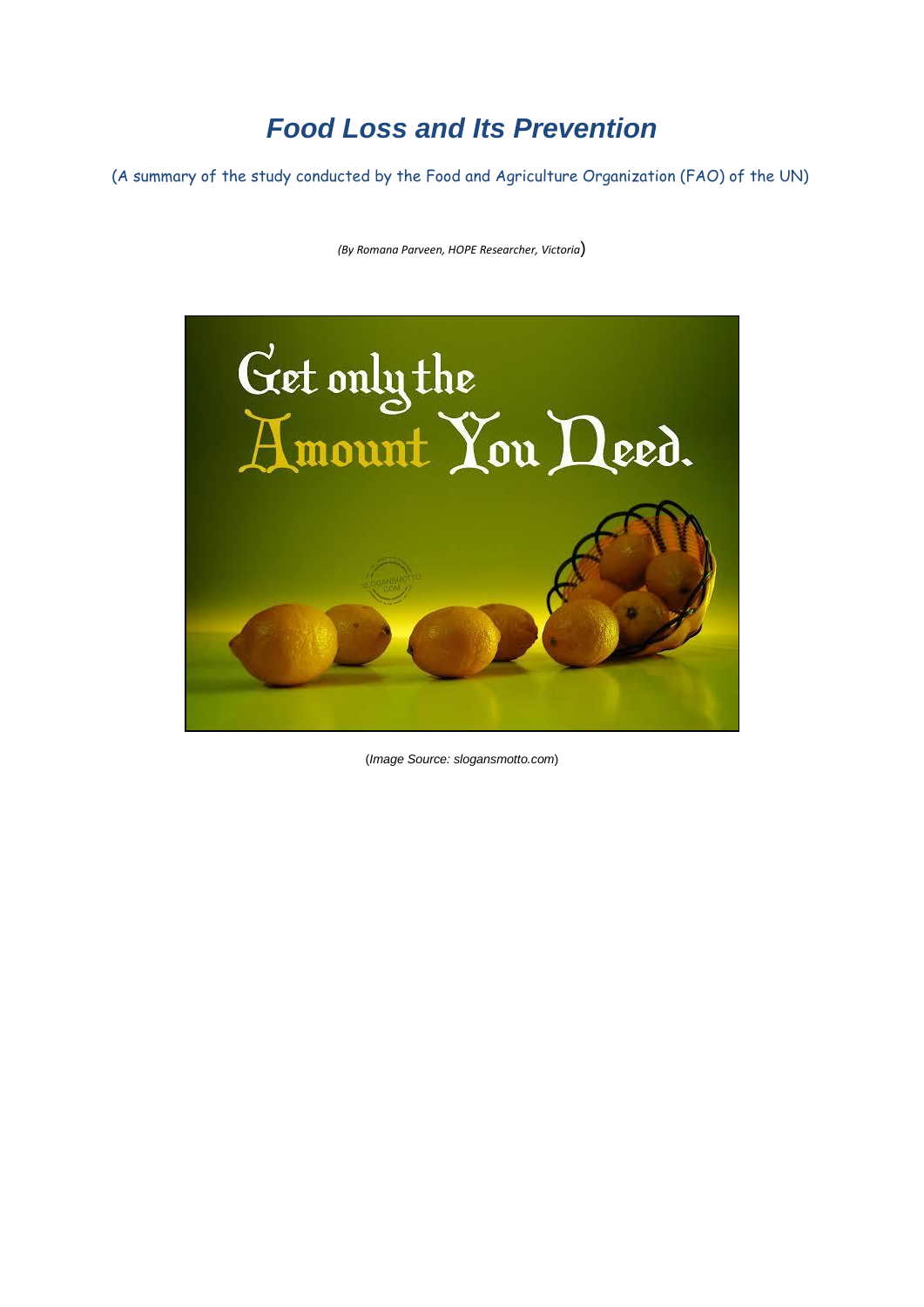## *Loss of Food – How and Why?*

Food, as we all know, is a very important resource for every living being. It constitutes one of our basic needs for survival. Still, there is huge amount of food that is getting wasted throughout the world every single day.Discarded food goes to landfills where it produces methane gas which is the second most common greenhouse gas. So, throwing away food not only incurs financial loss but also results in climate change.

In 2011, The Food and Agricultural Organization (FAO) of the United Nations estimated that approximately 1.3 billion tonnes of consumable food is wasted every year around the world, and more so in developed countries. In terms of percent waste, this can be categorised as:

- 45% of all fruits and vegetables
- 45% roots and tubers
- 35% of fish and sea-food
- 30% of cereals
- 20% of dairy products
- 20% of meat
- 20% oil seeds and pulses

A major proportion of this wastage occurs at production and retailing stages as compared to the final consumption stage.

The world is gradually wakening up to the gravity of this wastage and in 2015 the United Nations SDG's included halving the per capita wastage of food at retail and consumer levels by 2030. It also aims at reducing the food losses along the production and supply chains

The FAO's 2011 estimate is now being replaced by two separate indices:

- **Food Loss Index (FLI):** The FLI estimates the food losses from post-harvest stage to pre-retail stage. It does not include the wastage that occurs at retailing stage and according to this index, almost 14% of the world's food is lost before retailing.
- ➢ **Food Waste Index (FWI)**: The FWI provides estimates for the food wasted at retail and consumption level.

Even though, the terms Food Loss and Food Waste can be used interchangeably but they connote different meanings.

Food loss is the decrease in the quantity or quality of food that results from the decisions and actions taken by food suppliers in the chain. This does not include the retailers, food service providers and consumers. It includes any food that is discarded or disposed of from harvest, slaughter, or at other steps along the supply chain and is not included in any productive usage such as seed or feed.

Food waste refers to the decrease in the quantity or quality of food that result from the decisions and actions taken by retailers, food service providers and consumers.Food can be wasted in many ways such as:

- Removal of food during the sorting phase if it does not meet up the standard benchmarks for size, shape, or colour.
- Removal of food that is close to, at, or beyond the 'best before' date by retailers or consumers.
- Discard of large quantities of unused or leftover wholesome edible food from household kitchens and eating establishments.

### *Food Wastage Statistics Around the World*

It is often surprising to know, how much of the food we buy goes straight from the refrigerator to the bin. Many countries around the world are wasting millions of tons of food each year due to stock piling, spoilage, or just behavioural reasons.

The bar-graph on the next page shows the per capita food losses at different stages in different regions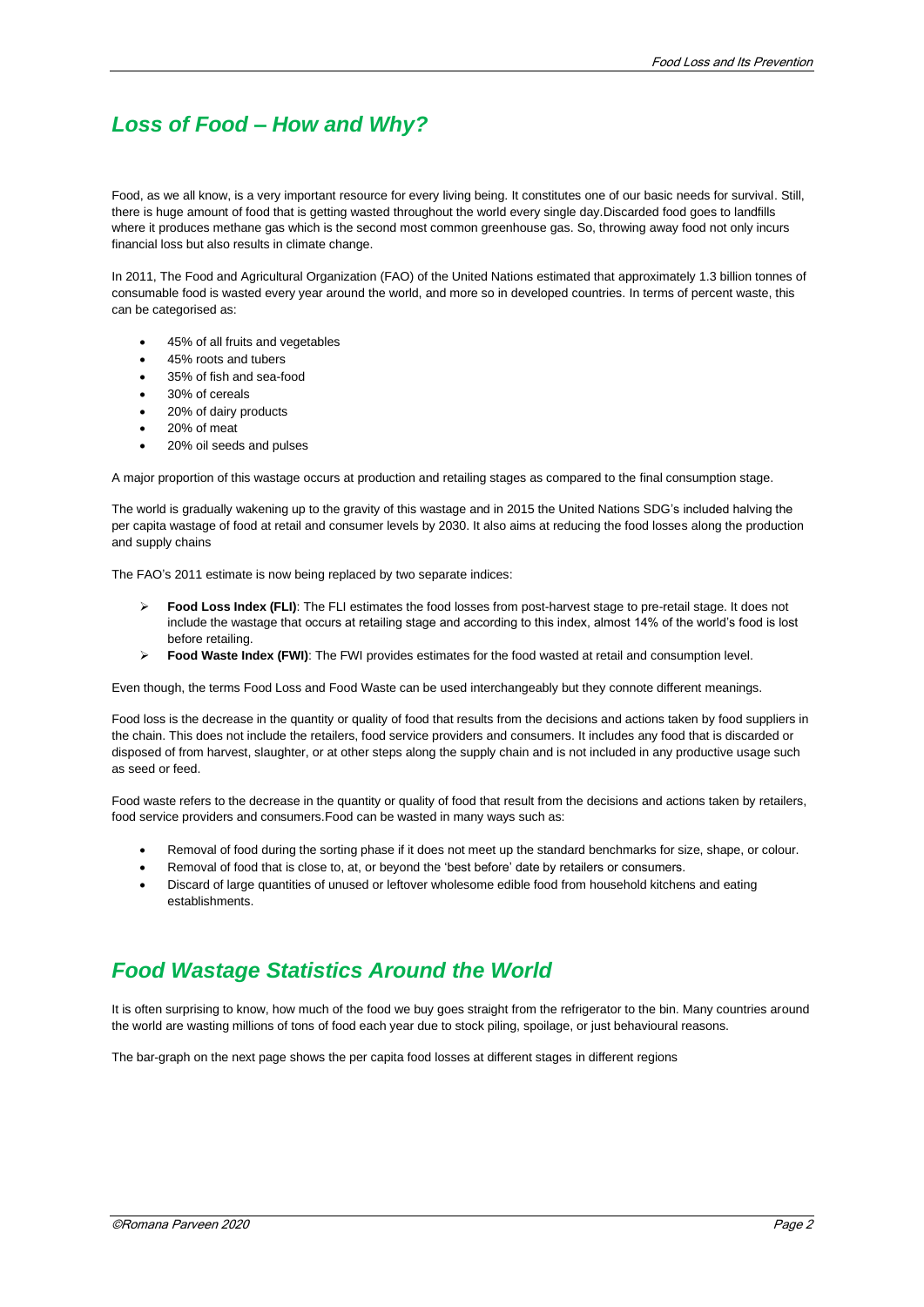

*Fig 1: Per Capita Food Losses & Waste (Kg/year)*

As the above chart depicts, the per capita waste by consumers is between 90 to 100 kg a year in Europe and North America whereas in Sub-Saharan Africa, and South/South-East Asia, the per capita wastage is around 6-12 kg a year.

Check the link below to see country wise per capita waste of food:

#### <https://www.magnet.co.uk/advice-inspiration/blog/2018/February/food-waste-around-the-world/>

The causes of food waste in any particular country relate to its local conditions. But FAO has identified a pattern. According to this pattern, in richer countries the loss is greater in the downstream part of the food chain i.e. at the consumer level.

On the other hand, in developing or less affluent countries, the loss is greater in the upstream part i.e. at post-harvest and in early stages of supply chain.

There are many factors that play a part in setting off this pattern such as harvesting techniques, storage and transport facilities, infrastructure, consumer behaviour,

In affluent nations, at the consumer level wastage is more because of excessive buying and more than the required concern for 'Best Before Dates'. In these countries, the per capita disposable income is high and so people sometimes buy food items in bulk and may not use all that is bought before its specified expiry date. As a result, the excess or the leftover food usually goes in trash.

In poorer nations, the harvesting technology as well as storage infrastructure is not so advanced. In addition, there are logistical issues, which at times hamper the on-time delivery of food items to retailers. This delay adversely affects the quality of food products, especially perishable items such as fruits and vegetables.

### *Steps to Reduce Global Food Loss*

The World Resources Institute, a global research organization, has identified certain strategies. Some of these strategies cut food loss *'Close to the Farm'* and some others prevent waste '*Close to the Fork'*.

#### Reducing Wastage Close to the Farm:

1. **Improved Storage Methods**: The small-scale farmers in developing world can adopt some simple, low-cost food storage methods to avoid food loss due to pest infection and transportation. For instance, the researchers at Purdue University have developed a system in which grains can be stored in three interlocking plastic bags. These bags not only prevent pest infection but also keep the grain fresh for months. In addition, the FAO has built more than 45,000 metal storage silos in 16 countries. Each silo is big enough for use by a single farmer and helps reduce the food loss at storage stage to almost zero.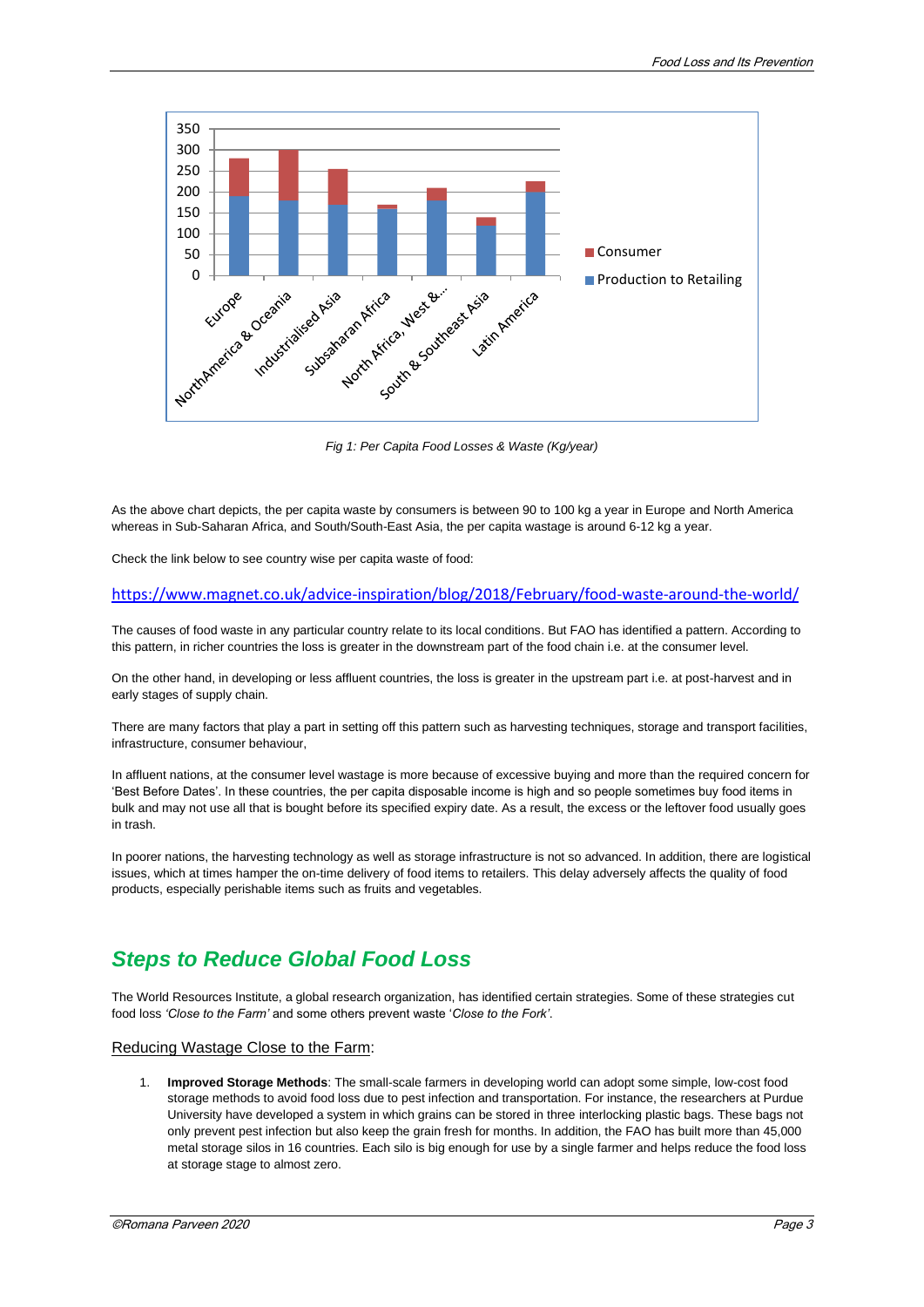2. **Redistributing Food**:Often the food is wasted if the farmer is not able to harvest the whole field for lack of resources or if the retailer has bought food more than what is in demand. The leftover or the excess food can be redistributed to food banks or other voluntary organizations. For example, in 2012 an Australian organization, *SecondBite*, redirected almost 3000 metric tonnes of food to community food banks.

#### Reducing Wastage Close to the Fork:

- 1. **Better Food Date Labels**: The Waste and Resources Action Program (WRAP) in the UK conducted a survey on the usage of confusing date labels such as 'Use by', 'Best Before', 'Sell By' etc. According to this survey, one-fifth of the food thrown out by households is incorrectly perceived as being out of date because of these labels. Retailers can avoid this confusion by removing the 'Sell By' label, which is not really meant for consumers.
- 2. **Reduce Portion Size**: Often, the customers are not able to finish all what they have ordered and this leads to huge amount of food getting wasted. Restaurants and other eating establishments can help reduce food wastage by offering smaller portion size on their menu. An interesting strategy to reduce food waste was adopted by Michigan's Grand Valley State University. It introduced a tray-less system in its cafeterias. As a result, students ordered only as much as they could carry in hands and over the course of a year, it was found that each student was wasting 56 pounds less of food as compared to previous year.
- 3. **Launch Consumer Awareness Campaigns:** An important reason for food loss is lack of awareness among the general public, regarding the amount of food being wasted across the world. Therefore, retailers and grocers can run awareness campaigns that reveal statistics on food wastage and also provide simple solutions to avoid the same. For example, the Co-operative Group in the UK print storage tips for fruits and vegetables directly on their plastic packs.

### *Global Initiatives to Prevent Food Wastage*

As food loss occurs at every stage of food cycle, therefore it needs concrete efforts by all involved at different stages. Some of the initiatives taken by the countries around the world are:

- ➢ France has banned supermarkets from disposing of unsold food. This unsold food is donated to charities and food banks.
- ➢ ReFED: This is a collaboration of more than 30 business, non-profit, and government leaders committed to US food waste by more than 20%. It was formed to build a different future where food waste prevention is designed as a strategy that can save resources, create jobs, alleviate hunger, conserve water and reduce greenhouse gas emissions. It offers 27 solutions the cost of which outweighs the benefits they provide. To read more about this, go to: <https://www.refed.com/?sort=economic-value-per-ton>
- ➢ WRAP (Waste and Resource Action Program): This is a UK based organization that creates the *Love Food Hate Waste* program to educate and instruct people about food waste prevention strategies.
- Italy offers tax breaks to supermarkets that donate their waste food to charity.
- ➢ The *Real Junk Food Project* creates cafes in the UK that serve restaurant standard food from produce headed to landfill.
- ➢ The Australian government has decided to invest 1.2 million dollars over two years to support food rescue organizations. The government has come up with a *Food Rescue Charities Program*, which aims to support SecondBite, FareShare, OzHarvest, and FoodBank Australia.

Similarly, many other countries such as Dubai, South Korea, Norway, and Denmark have also taken important measures and formulated policies to prevent food waste. To read more about these initiatives around the world, go to:

[https://blog.winnowsolutions.com/how-governments-around-the-world-are-encouraging-food](https://blog.winnowsolutions.com/how-governments-around-the-world-are-encouraging-food-waste-initiatives)[waste-initiatives](https://blog.winnowsolutions.com/how-governments-around-the-world-are-encouraging-food-waste-initiatives)

All the above-mentioned government initiatives work at a macro level but we as individuals can significantly help in reducing food loss. Some of the ways in which food waste can be prevented at a micro level are:

- ➢ Shop Smart: It is important to buy realistically when we go for grocery shopping. Often, the retail chains come up with lucrative offers to attract customers but that is where, we need to use our judgement and buy only as much as we need. One simple way is to have a handy list of items that are actually needed so that over stocking is prevented.
- ➢ Save and eat leftovers: Often, while at a restaurant, we tend to order more then we can eat. In such situations, it is better to get the leftover food packed and bring it home to be consumed later.